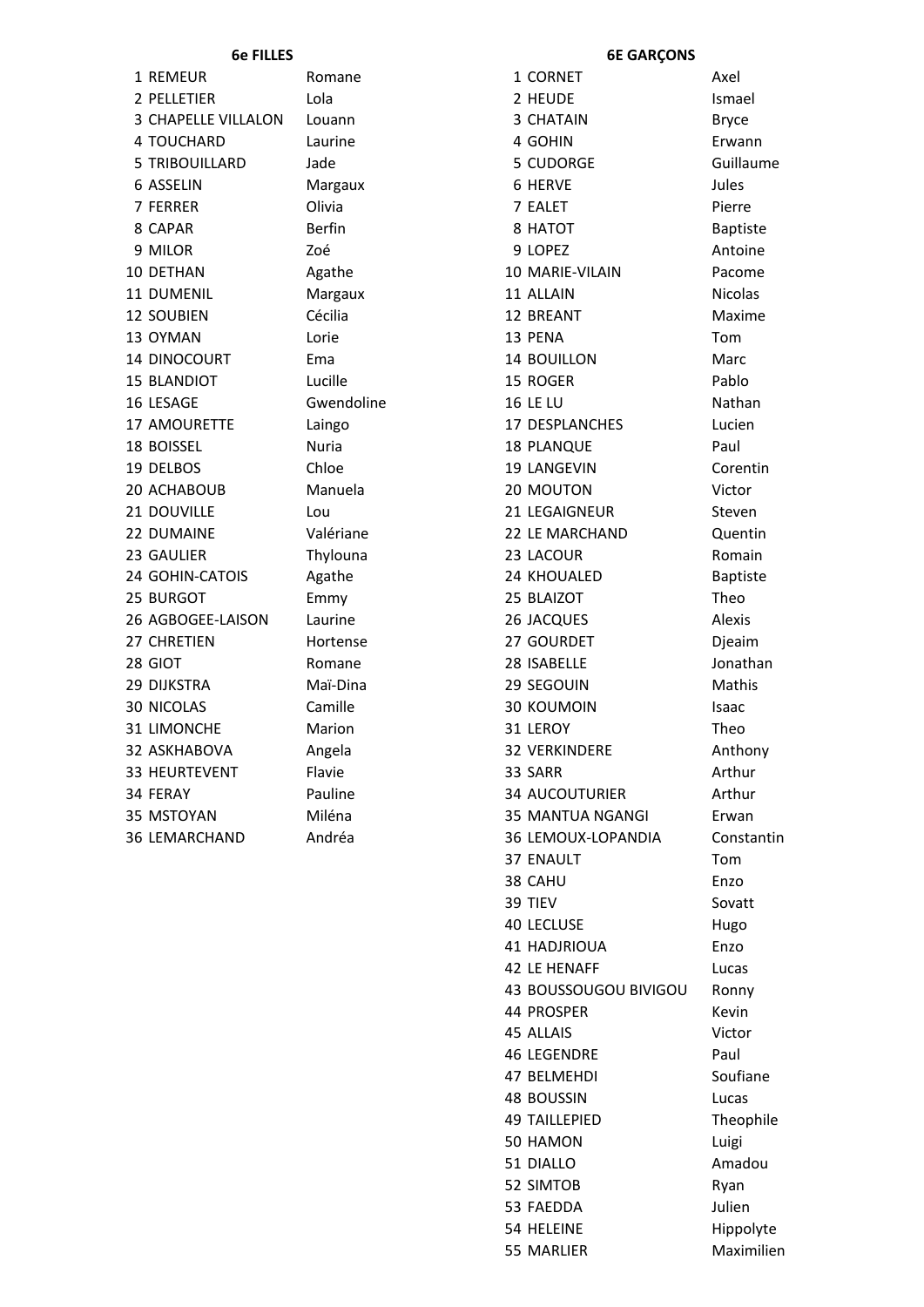# **5e FILLES**

| 1 SERVAIN            | Esther    |
|----------------------|-----------|
| 2 DEWAS              | Mélinda   |
| 3 JAIYESIMI          | Gloria    |
| 4 HENRY              | Astrid    |
| 5 MIGUET             | Garance   |
| 6 DANSE              | Charlotte |
| 7 BOULANT            | Maëlys    |
| <b>NIUOL 8</b>       | Lola      |
| 9 LE MASLE           | Camille   |
| <b>10 EMO</b>        | Kunzang   |
| 11 STROPPOLO         | Jeanne    |
| <b>12 HYACINTHE</b>  | Hannah    |
| <b>13 GIRARDIN</b>   | Éléonore  |
| <b>14 MARGUERITE</b> | Lou       |
| 15 JOLY              | Marylou   |
| 16 LEVY-ADAM         | Paloma    |
| <b>17 BALLOUARD</b>  | Charlotte |
| <b>18 MOUTIER</b>    | Diane     |
| <b>19 GAUTIER</b>    | Mélie     |
| <b>20 FOURNEAUX</b>  | Joana     |
| 21 RENALES           | Maeva     |
| 22 ANGEL DIT HUGO    | Laurie    |
| 23 CALCUTTA          | Ilana     |
| 24 THELU             | Clara     |
| 25 GOURMEZ           | Marine    |
|                      |           |
| 26 LEROY             | Anais     |
| 27 PALFRESNE         | Clémence  |
| 28 ROBILLARD         | Mila      |
| <b>29 MADELAINE</b>  | Manon     |
| <b>30 AYGUN</b>      | Seyma     |
| <b>31 MADELAINE</b>  | Loane     |
| <b>32 BRUNET</b>     | Clara     |
| 33 ZHOU              | Cecile    |
| <b>34 PERRETTE</b>   | Cécilia   |
| <b>35 MENAILLE</b>   | Andréa    |
| 36 SAMSON            | Charline  |
| 37 CAUVILLE          | Mila      |
| 38 MILOCHE           | Lisa      |
| <b>39 BREILLAT</b>   | Celia     |
| <b>40 PERITA</b>     | Maeva     |
| 41 ABIROU            | Inès      |
| 42 FRERET            | Alexane   |
| 43 BISSON            | Léa       |
| <b>44 HONDAREITE</b> | Lolita    |
| <b>45 AVOINE</b>     | Emelie    |
| <b>46 TCHEOU</b>     | Flora     |
| 47 GIRET             | Eloïse    |

# **5e GARÇONS**

| 1 VANDERSTICHELE Hugo     |                |
|---------------------------|----------------|
| 2 TOUCHARD                | Julien         |
| 3 DEMAINE                 | Andy           |
| 4 VENISSE                 | Max            |
| 5 LECARDONNEL             | Matisse        |
| <b>6 BOUDIN</b>           | Lucas          |
| 7 BARBEY                  | Mathieu        |
| 8 COLIN                   | Alexi          |
| <b>9 SAUTREUIL</b>        | Hugo           |
| 10 LEMEE                  | André          |
| 11 BISSON                 | Valentin       |
| 12 GREVIN                 | Theo           |
| <b>13 DELABOUGLISE</b>    | Gabriel        |
| 14 POTIER DE COURCY Kévin |                |
| <b>15 DACHEUX</b>         | Wilfried       |
| <b>16 POSTIC</b>          | Anka           |
| <b>17 DEFORGE</b>         | Elliot         |
| <b>18 LECERF</b>          | Arthur         |
| 19 FAVALESSA              | Julien         |
| 20 BERNARD                | Tom            |
|                           |                |
| 21 PIOGER                 | Jonas          |
| 22 JACQUET                | Simon          |
| 23 ROUY                   | <b>Nicolas</b> |
| 24 ROMILDO                | Marius         |
| 25 HUET                   | Nathan         |
| <b>26 COURTADE</b>        | Lothaire       |
| 27 BACHIR-CHERIF          | Mehdi          |
| 28 CONNAN                 | Léandre        |
| <b>29 DIANGANE</b>        | Mathéo         |
| <b>30 HALLAERT</b>        | Benoît         |
| 31 PELE                   | Maxime         |
| 32 LAMARE                 | Mathéo         |
| 33 CONSTANT               | <b>Nicolas</b> |
| <b>34 GAULARD</b>         | Daniel         |
| 35 ERCAN                  | Metehan        |
| 36 SAGOV                  | Soultan        |
| <b>37 DESTHOMAS</b>       | Come           |
| 38 MARIE                  | Benoît         |
|                           |                |
| <b>39 BOURGAULT</b>       | Thibault       |
| <b>40 BARBARA</b>         | Yanis          |
| <b>41 BOISRAME</b>        | Enzo           |
| <b>42 BERTOLI</b>         | Jonas          |
| 43 AYGUN                  | Emre           |
| <b>44 DUHAMEL</b>         | Sabr           |
| 45 NAZARI                 | Milad          |
| 46 BINET                  | Yoann          |
| <b>47 TOUNKARA</b>        | Seydina Aly    |
| 48 ADELABU                | Dennis         |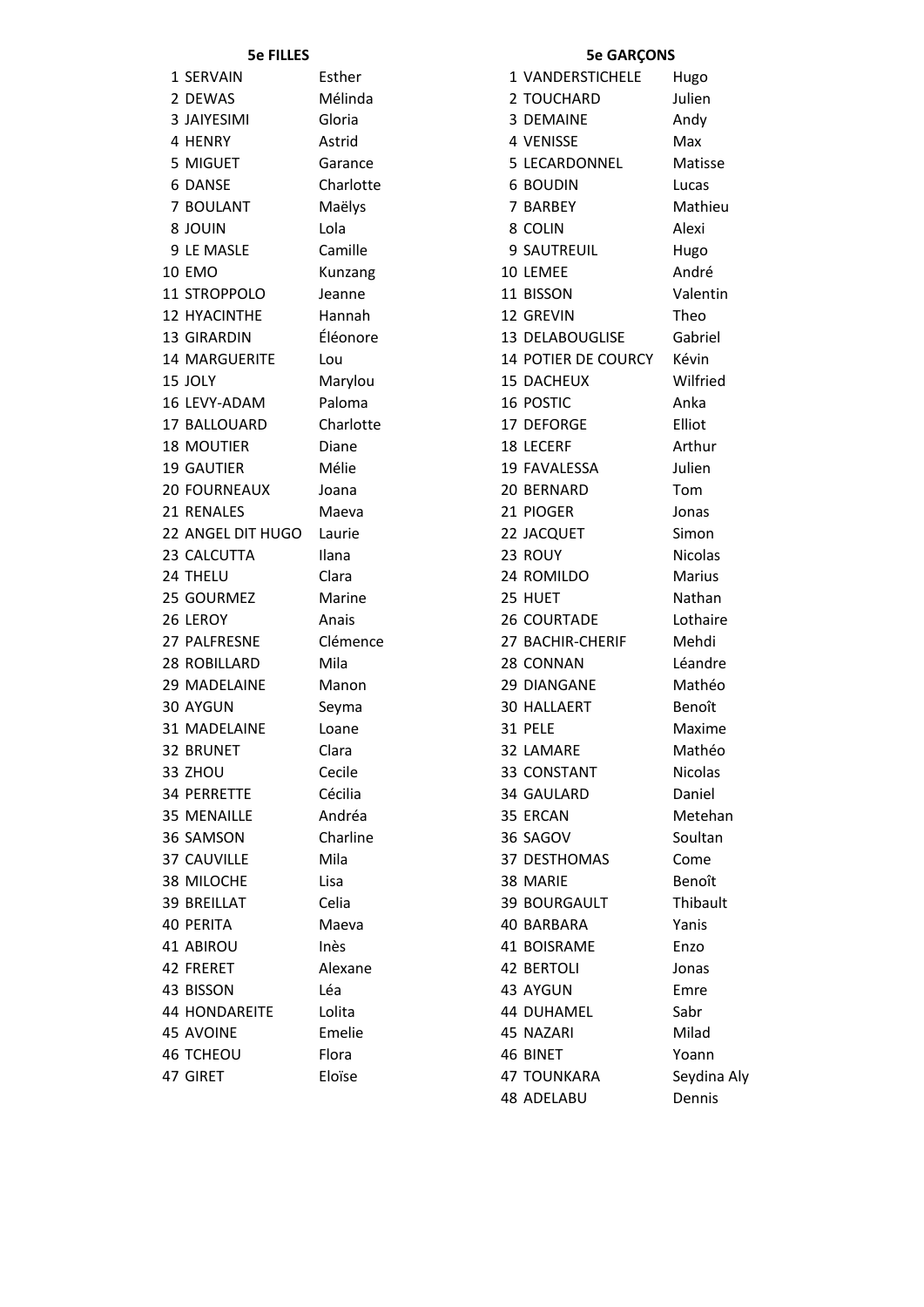| 1 JEANMAIRE              | Dona         | 1 PHILIPPE          | Germain         |
|--------------------------|--------------|---------------------|-----------------|
| 2 GOSSELIN               | Anaïs        | 2 DIALLO            | Mouhamadou      |
| 3 CHAMILLARD             | Marion       | 3 VALLAEYS          | <b>Baptiste</b> |
| <b>4 NOUBISSE BAYIHA</b> | Leonnie-Mado | 4 DOUCET            | Arthur          |
| 5 PAVIE                  | Juliette     | 5 MAHAUT            | Martin          |
| 6 HATOT                  | Charline     | <b>6 FONTAINE</b>   | Corentin        |
| 7 QUESNEE                | Manon        | 7 DEVARD            | Geoffrey        |
| 8 VIBERT                 | Camille      | 8 REVEL             | Cedric          |
| 9 COEURET                | Charlyne     | 9 PAQUET            | Séverin         |
| 10 JOLY                  | Laurine      | 10 CARDIA           | Alexandre       |
| 11 PAPIN                 | Salome       | 11 GUILLEM          | Alexis          |
| 12 BERNIE                | Camille      | 12 FRAPPE           | Adrien          |
| 13 HUET                  | Amandine     | 13 BERNIE           | Henri           |
| 14 GRIPON                | Léa          | 14 FAGHANNI         | <b>Ishak</b>    |
| 15 LONGAMP               | Rose         | <b>15 LELIEVRE</b>  | Dorian          |
| 16 PUCEL-BASTIE          | Juliette     | <b>16 FRIBOULET</b> | Léo             |
| 17 DRUDI                 | Laurine      | 17 PANTHOU          | Tom             |
| 18 LE ROUX               | Carolane     | 18 HOUYVET          | Hugo            |
| 19 AHMEDI                | Blerta       | 19 DESDOUETS        | Dylan           |
| <b>20 QUEDEVILLE</b>     | Eve          | <b>20 CHARTIER</b>  | Tom             |
| 21 AUGROS                | Maeva        | 21 PRINCE           | Clement         |
| 22 DEFORGE               | Juliette     | 22 LECARPENTIER     | Theo            |
| 23 BROUTIN               | Alexia       | 23 AGBOGEE-LAISON   | Max             |
| 24 SAVARY                | Jeanne       | 24 LEROY            | Jeremy          |
| 25 GOUXY                 | Ilona        | 25 MARESCOT         | Aurelien        |
| 26 CLAREY                | Eireen       | 26 SCOTTO DI UCCIO  | Matteo          |
| 27 BOYI                  | Acynha       | 27 DELAUNAY         | <b>Nicolas</b>  |
| <b>28 CONTENTIN</b>      | Olivia       | 28 DUMAINE          | Valentin        |
| 29 SZELEMEY              | Chloé        | 29 BACON            | Quentin         |
| <b>30 TOUNKARA</b>       | Zeinebou     | 30 CLEMENT          | Quentin         |
| 31 FERON                 | Marie        | 31 SELLE            | Simon           |
| <b>32 RENAULT</b>        | Léa          | 32 ALBINI           | Maxence         |
| 33 LANGLOIS-HERAULT      | Louna        | <b>33 CORNIERE</b>  | Leo             |
| 34 DESLANDES             | Anais        | 34 BARBEY           | Lucas           |
| 35 OSER                  | Morgane      | <b>35 LEMAITRE</b>  | Antoine         |
| <b>36 REBILLARD</b>      | Camille      | 36 PICARD           | Alexis          |
| 37 LEBLATIER             | Léa          | 37 SIMON            | Adrien          |
| 38 LESAGE                | Ophélie      | 38 DEBSKA           | Lucas           |
| 39 LEFEVRE               | Inola        | <b>39 COURCOUX</b>  | Alban           |
| 40 GRELEE                | Axelle       | <b>40 TANGUY</b>    | Gwenneg         |
| 41 CHEVALIER             | Océane       | 41 FAUVEL           | Alexis          |
| 42 DUMAN                 | Gratiela     | <b>42 KHERBACHE</b> | Samir           |
| 43 FEREY                 | Rose         | 43 GEORGES          | Fabien          |
| 44 BINET                 | Elodie       | 44 BAZIRE           | Hugo            |
| 45 MOREL                 | Manon        | 45 SAMSON           | Theo            |
|                          |              | 46 VRIGNON          | Florent         |

## **4e FILLES 4e GARÇONS**

| PHILIPPE<br>1         | Germain         |
|-----------------------|-----------------|
| <b>DIALLO</b><br>2    | Mouham          |
| 3 VALLAEYS            | <b>Baptiste</b> |
| 4 DOUCET              | Arthur          |
| 5 MAHAUT              | Martin          |
| <b>6 FONTAINE</b>     | Corentin        |
| 7 DEVARD              | Geoffrey        |
| 8 REVEL               | Cedric          |
| 9 PAQUET              | Séverin         |
| 10 CARDIA             | Alexandre       |
| 11 GUILLEM            | Alexis          |
| 12 FRAPPE             | Adrien          |
| 13 BERNIE             | Henri           |
| <b>14 FAGHANNI</b>    | <b>Ishak</b>    |
| <b>15 LELIEVRE</b>    | Dorian          |
| <b>16 FRIBOULET</b>   | Léo             |
| 17 PANTHOU            | Tom             |
| <b>18 HOUYVET</b>     | Hugo            |
| 19 DESDOUETS          | Dylan           |
| <b>20 CHARTIER</b>    | Tom             |
| 21 PRINCE             | Clement         |
| 22 LECARPENTIER       | Theo            |
| 23 AGBOGEE-LAISON     | Max             |
| 24 LEROY              | Jeremy          |
| 25 MARESCOT           | Aurelien        |
| 26 SCOTTO DI UCCIO    | Matteo          |
| 27 DELAUNAY           | <b>Nicolas</b>  |
| 28 DUMAINE            | Valentin        |
| 29 BACON              | Quentin         |
| 30 CLEMENT            | Quentin         |
|                       |                 |
| 31 SELLE<br>32 ALBINI | Simon           |
|                       | Maxence         |
| 33 CORNIERE           | Leo             |
| 34 BARBEY             | Lucas           |
| <b>35 LEMAITRE</b>    | Antoine         |
| 36 PICARD             | Alexis          |
| 37 SIMON              | Adrien          |
| 38 DEBSKA             | Lucas           |
| <b>39 COURCOUX</b>    | Alban           |
| <b>40 TANGUY</b>      | Gwenneg         |
| <b>41 FAUVEL</b>      | Alexis          |
| 42 KHERBACHE          | Samir           |
| 43 GEORGES            | Fabien          |
| 44 BAZIRE             | Hugo            |
| 45 SAMSON             | Theo            |
| <b>46 VRIGNON</b>     | Florent         |
| 47 MARIE-VILAIN       | Victor          |
| 48 BINA               | Nathan          |